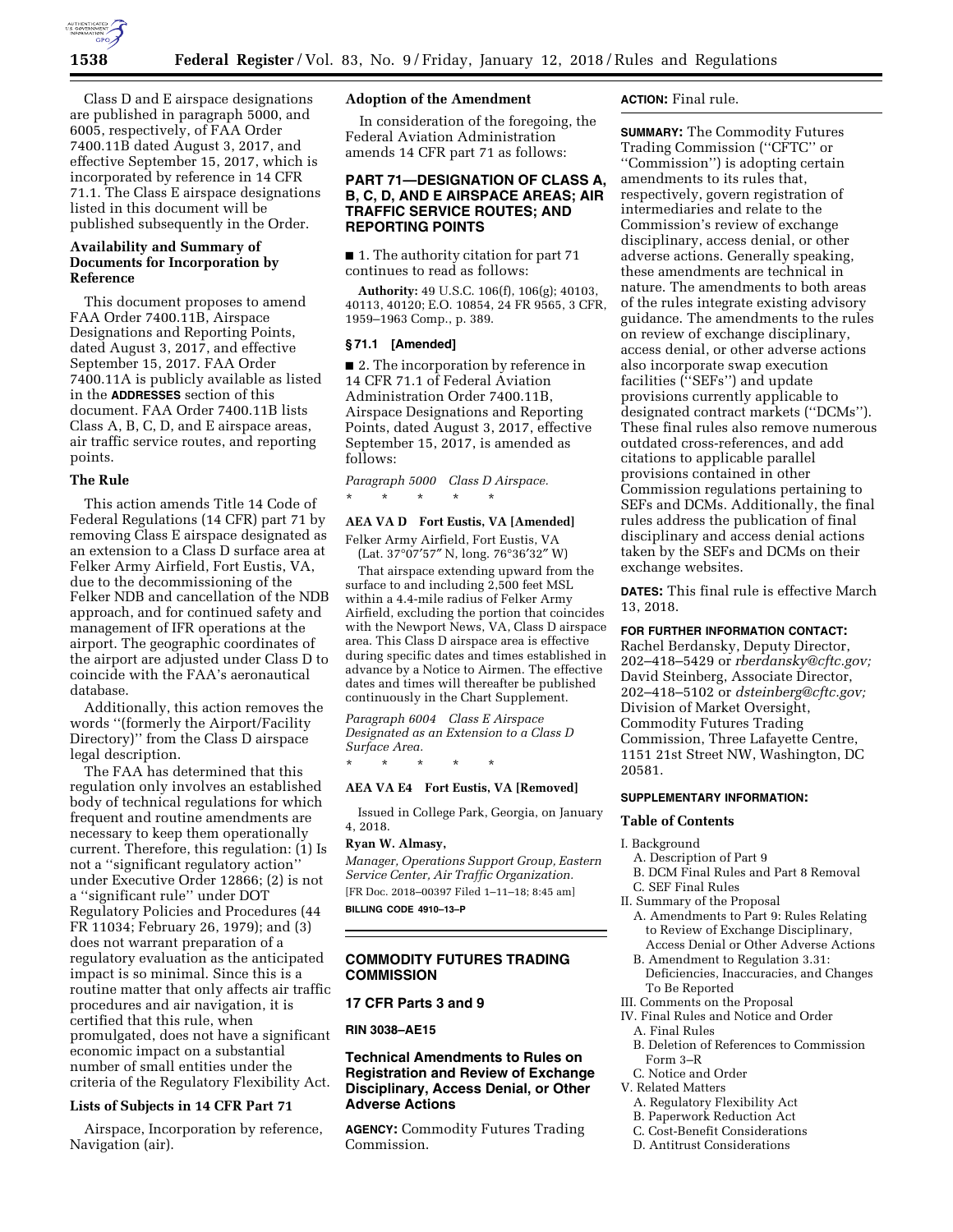## **I. Background**

## *A. Description of Part 9*

On December 20, 1978, the Commission adopted part 9 rules relating to the Commission's review of exchange disciplinary, access denial, or other adverse actions.1 These rules detail the process and procedures for Commission review, including the appellate process in cases where a person applies to the Commission for review. The rules also address the procedures and standards governing filing and service, motions, and settlement; the process that exchanges must follow in providing notice of the final disciplinary action to the subject of the action and to the Commission; and the publication of such notice. As discussed below, DCMs and SEFs are already required to comply with the part 9 regulations.

# *B. DCM Final Rules and Part 8 Removal*

In June 2012, the Commission adopted final regulations for DCMs (''DCM Final Rules'').2 Commission regulation 38.2 of the DCM Final Rules provides that DCMs ''shall comply with all applicable regulations under Title 17 of the Code of Federal Regulations,'' except for certain exempt provisions.3 Part 9 applies to DCMs by defining ''exchange'' in Commission regulation 9.2(c) for purposes of the rules as ''any board of trade which has been designated as a contract market.'' 4

Additionally, in the DCM Final Rules, the Commission adopted regulations in Subpart N—Disciplinary Procedures of part 38 to amend the disciplinary procedures applicable to DCMs.<sup>5</sup> Several of the regulations adopted in subpart N of part 38 are similar to the text of the disciplinary procedures found in former part 8—exchange procedures for disciplinary, summary, and membership denial actions.6 The Commission removed part 8 from the regulations in order to avoid any confusion from having two sets of disciplinary procedures for DCMs.7 As a

1 43 FR 59343 (Dec. 20, 1978).

6 43 FR 41950 (Sept. 19, 1978); 17 CFR 38.700 through 38.712. For example, part 8 contained regulations 8.05 (Enforcement staff); 8.08 (Disciplinary committee); and 8.20 (Final decision). Subpart N of part 38 has corresponding provisions: 38.701 (Enforcement staff); 38.702 (Disciplinary panels); and 38.709 (Final decisions).

7Although Commission regulation 38.2 of the DCM Final Rules specifies that DCMs are not required to comply with part 8, the Commission result of this removal, the current part 9 rules, which contain cross-references to part 8 throughout, are being updated in the final rules to instead cite to parallel provisions now contained in part 37 for SEFs and part 38 for DCMs.

### *C. SEF Final Rules*

On June 4, 2013, the Commission adopted new rules in part 37 for SEFs (''SEF Final Rules'').8 In regulation 37.2 of the SEF Final Rules, the Commission specified that SEFs shall comply with the requirements of part 9.9 Accordingly, for clarity purposes, the final rules amend certain part 9 definitions and language which have not yet been addressed, to integrate them into the post-Dodd-Frank regulatory regime.

#### **II. Summary of the Proposal**

*A. Amendments to Part 9: Rules Relating to Review of Exchange Disciplinary, Access Denial or Other Adverse Actions* 

On January 23, 2017, the Commission published a Notice of Proposed Rulemaking (''NPRM'' or ''Proposal'') to amend certain part 3 and part 9 rules.10 As discussed in the NPRM, most of the amendments are purely ministerial—for instance, some of the proposed changes updated definitions in Commission regulation 9.2 to conform them to the Commodity Exchange Act (''CEA'' or ''Act'') as amended by the Dodd-Frank Act as well as other sections of the Commission's regulations.11

The Commission proposed to amend the definitions of four terms in regulation 9.2. First, the Commission proposed to amend the definition of ''disciplinary action'' by removing the reference to ''member of an exchange'' and inserting ''person'' in its place.12 The Commission explained in the NPRM that it is necessary to expand the ''disciplinary action'' definition to account for instances where an exchange imposes sanctions against a person that is not a member of the exchange.13 The proposed language to include ''person'' in the ''disciplinary

8Core Principles and Other Requirements for Swap Execution Facilities, 78 FR 33476 (June 4,  $2013$ ).

12The Commission also proposed to amend the disciplinary action definition by removing the reference to regulation 8.03(i).

13 82 FR 7741 (Jan. 23, 2017).

action'' definition is consistent with the statutory language found in Core Principle 2 for DCMs and section 8c(b) of the CEA, as amended by the Dodd-Frank Act.14 Second, the Commission proposed to amend the definition of ''exchange'' in regulation 9.2(c) to include SEFs. This change makes it clear that the Commission has the discretion to review adverse actions imposed by a SEF and clarify that SEFs are subject to all of the part 9 requirements.15 Third, the Commission proposed to amend regulation 9.2(f) to expand the definition of ''member of an exchange'' to include any person who has trading privileges on an exchange. This change is necessary to conform the part 9 definition of ''member'' to the meaning set forth in section 1a(34) of the CEA and in 1.3(q) of the Commission's regulations.16 Fourth, the Commission proposed to amend the definition of ''summary action'' in regulation 9.2(k) by adding references to part 37 for SEFs and replacing the part 8 references with the relevant provisions from part 38.17

15 *Id.* The Commission notes that regulation 37.2 requires, among other things, that a SEF shall comply with the part 9 regulations. 17 CFR 37.2. Additionally, footnote 40 of the SEF Final Rules states ''the term 'exchange' used in part 9 of the Commission's regulations should be interpreted to include a SEF for purposes of applying the requirements of part 9 to a SEF.'' 78 FR 33476, 33479 (June 4, 2013).

16Section 1a(34) of the CEA provides that the term ''member'' means, among other things, an individual, association, partnership, corporation, or trust having trading privileges on the registered entity. *See also* 17 CFR 1.3(q). By amending the definition of ''member of an exchange'' to include all persons with trading privileges, the Commission is clarifying that the appellate process and Commission review, as defined in part 9, applies to all persons with trading privileges.

17Specifically, the proposed definition of ''summary action'' means a disciplinary action resulting in the imposition of a penalty on a person for violation of rules of the exchange permitted under the provisions of part 37, appendix B, Core Principle  $2$ , section (a)(10)(vi) or part 38, appendix B, Core Principle 13, section (a)(4) (penalty for impeding progress of hearing); part 37, appendix B, Core Principle 2, section (a)(14) or part 38, appendix B, Core Principle 13, section (a)(7) (emergency disciplinary actions); part 37, appendix B, Core Principle 2, section (a)(13) (summary fines Continued

<sup>2</sup>Core Principles and Other Requirements for Designated Contract Markets, 77 FR 36612 (June 19, 2012).

<sup>3</sup> *Id.* at 36697; 17 CFR 38.2. Part 9 is not included in the list of exempt provisions.

<sup>4</sup> 17 CFR 9.2(c).

<sup>5</sup> 17 CFR 38.700 through 38.712.

removed part 8 to avoid any confusion resulting from the regulations containing two sets of exchange disciplinary procedures as part of the Adaptation of Regulations to Incorporate Swaps Rulemaking. 17 CFR 38.2; and removal of part 8 at 77 FR 66304 (Nov. 2, 2012).

<sup>9</sup>*See id.* 33479; 17 CFR 37.2.

<sup>10</sup> 82 FR 7738 (Jan. 23, 2017).

<sup>11</sup> *Id.* at 7740.

<sup>14</sup>Section 735 of the Dodd-Frank Act amends section 5 of the CEA, including DCM Core Principle 2. Paragraph (B)—Capacity of Contract Market—of Core Principle 2 specifically requires that the board of trade shall have the capacity to detect, investigate, and apply appropriate sanctions to any *person* that violates any rule of the contract market. Section 8c(b) of the CEA, 7 U.S.C. 12c(b), provides that the Commission may, in its discretion and in accordance with such standards and procedures as it deems appropriate, review any decision by an exchange whereby a person is suspended, expelled, disciplined, or denied access to the exchange. In addition, section 8c(b) of the CEA provides that the Commission may, in its discretion and upon application of any person who is adversely affected by any other exchange action, review such action.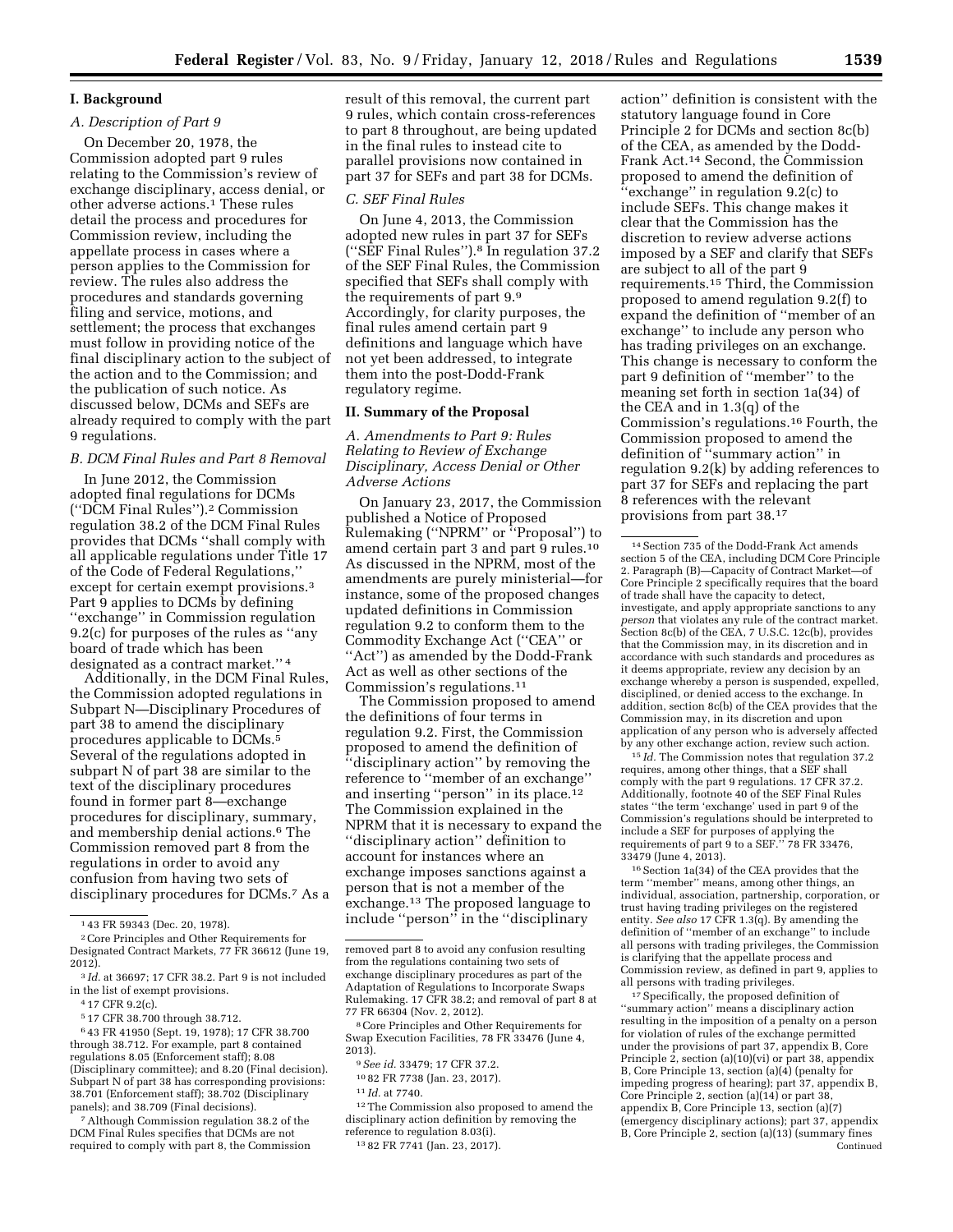The Commission also proposed to amend regulation 9.11(a) to remove the requirement that an exchange provide written notice to the Commission of a final disciplinary action or access denial action and replace it with a requirement to provide notice to the National Futures Association (''NFA''). As explained in the NPRM, the Commission delegated authority to the NFA in 1999 to receive and process exchange disciplinary and access denial information (''Part 9 Delegation'').18 Consequently, the NFA currently serves as the official custodian of records for exchange disciplinary filings. The Commission noted in the NPRM that it intends to amend the Part 9 Delegation order, consistent with the requirement that exchanges provide exchange disciplinary and access denial information to the NFA.19 In 1999, concurrent with the Part 9 Delegation, the Commission also published an advisory permitting exchanges to file § 9.11 notices with the Commission or the NFA (''Part 9 Advisory'').20 The Commission proposed to codify the Part 9 Advisory and formally replace the regulation 9.11 requirement that written notice be provided to the Commission by amending § 9.11 to require that notice be provided to the NFA via the NFA's BASIC system and eliminate the option of filing the notice with the Commission.

The Commission proposed an amendment to regulation 9.11(b)(3)(ii) by adding the type of product (as applicable) involved in the adverse action as an additional element required to be included in the contents of the notice. The Commission stated in the NPRM that requiring exchanges to provide this information in the § 9.11 notice will provide the Commission, market participants, the public, and other exchanges with greater transparency concerning where market abuses originate and whether the abuses are concentrated among certain product types.21 The Commission also proposed

to amend regulation 9.11(b)(3)(ii) by codifying the clarification contained in the Part 9 Advisory that an exchange indicate in its notice of disciplinary or access denial actions whether the violation underlying the notice resulted in financial harm to any customers.<sup>22</sup>

The Commission also proposed to amend regulation 9.11(c) by deleting instructions for filing notice with the Commission and replacing them with instructions for filing notice with the NFA given the proposed changes to regulation 9.11(a) discussed above. The NPRM provided that filing of the notice with the NFA is accomplished when an authorized exchange employee verifies the accuracy of the information entered into BASIC.

The Commission proposed to amend regulation 9.11(d), which sets forth the effect of delivery and filing by mail, by deleting instructions related to filing notices with the Commission by mail since proposed regulation 9.11(c) calls for notice filings to be made to the NFA via BASIC instead of with the Commission by mail.

Pursuant to Commission regulation 9.12(b), an exchange that determines that a disciplinary action will become effective prior to the expiration of 15 days after written notice to the person that is the subject of such action must provide notification in writing either personally or by telegram or other means of written telecommunication. The exchange also must immediately notify the Commission by telegram or other means of written telecommunication. The Commission proposed to modernize regulation 9.12(b) by replacing references to ''telegram or other means of written telecommunication'' with the term ''email'' and provide a Commission email address for Commission notification.

Commission regulation 9.13 provides that whenever an exchange suspends, expels or otherwise disciplines, or denies any person access to the exchange, it must make its findings public by disclosing at least the information contained in the Commission regulation 9.11(b) notice. An exchange also must make such findings public as soon as the disciplinary action or access denial action becomes effective by posting a notice in a conspicuous place on its premises. As noted in the NPRM, posting a notice of disciplinary action on the premises of an exchange does little to publicize the action.<sup>23</sup> Accordingly, the Commission proposed

to modernize regulation 9.13 by requiring the notice to be posted on an exchange's website to which its members, market participants, and the public regularly have access.24 The Commission also proposed to amend regulation 9.13 by requiring the notice to be maintained and readily available on an exchange's website.25 As a result, the existing requirement to maintain and make available for public inspection a record of the information contained in the disciplinary or access denial notice would be eliminated.

The Commission also noted in the NPRM that it anticipates that upon the effective date of the final part 9 rules, it will include links on its SmartCheck website to each exchange's website for posting notice of disciplinary action or access denial action.26

## *B. Amendment to Regulation 3.31: Deficiencies, Inaccuracies, and Changes To Be Reported*

Pursuant to Commission regulation 3.31, an applicant or registrant as a futures commission merchant (''FCM''), retail foreign exchange dealer (''RFED''), swap dealer (''SD''), major swap participant (''MSP''), commodity trading advisor (''CTA''), commodity pool operator (''CPO''), introducing broker

24The Commission noted in the NPRM that many DCMs have already adopted more modern methods to publicize notices of disciplinary action. 82 FR 7743 (Jan. 23, 2017). For example, the CME Group DCMs (Chicago Board of Trade (''CBOT''), Chicago Mercantile Exchange (''CME''), Commodity Exchange, Inc., (''COMEX''), and New York Mercantile Exchange, Inc. (''NYMEX'')) and ICE Futures U.S. notify subscribers of exchange disciplinary postings via email. The Commission also noted that the amendment generally tracks the Securities and Exchange Commission's (''SEC'') standards for Release of Disciplinary Complaints, Decisions and Other Information in Financial Industry Regulatory Authority, Inc. (''FINRA'') Rule 8313, in which FINRA, with SEC approval, has established its standard for releasing to the public a copy of FINRA issued disciplinary complaints, decisions, and other disciplinary information. *See*  FINRA Rule 8313 ''Release of Disciplinary Complaints, Decisions and Other Information,'' available at *[http://finra.complinet.com/en/display/](http://finra.complinet.com/en/display/display_main.html?rbid=2403&element_id=3892)  display*\_*[main.html?rbid=2403&element](http://finra.complinet.com/en/display/display_main.html?rbid=2403&element_id=3892)*\_*id=3892. See also* SEC Release No. 34–69825; File No. SR– FINRA–2013–018 (June 21, 2013).

25Some DCMs currently maintain records of disciplinary action on their websites. For example, CBOE Futures Exchange, LLC maintains a disciplinary decision database on its website that allows the public to review disciplinary decisions dating back to 2012. The Commission notes that in the securities industry, the New York Stock Exchange maintains disciplinary notices as far back as 1972.

26 82 FR 7743 (Jan. 23, 2017). In November 2014, the CFTC launched the SmartCheck website. It connects investors to tools to check the registration, license, and disciplinary history of certain financial professionals. This collection of tools allows the responsible investor to confirm the credentials of investment professionals, uncover any past disciplinary history, and stay ahead of scam artists with news and alerts.

for violations of rules regarding timely submission of records); or part 38, appendix B, Core Principle 13, section (a)(6) (summary fines for violations of rules regarding timely submission of records, decorum, or other similar activities).

<sup>18</sup> 82 FR 7741 (Jan. 23, 2017). The NFA created the Background Affiliation Status Information Center (''BASIC'') system through which the public can access information pertaining to the types of violations committed, penalties imposed, the effective date of the action, and, in some cases, the text from the exchange's decision.

<sup>19</sup> *Id.* 

<sup>20</sup> 64 FR 39915 (July 23, 1999) (''Part 9 Advisory'').

<sup>21</sup>For example, a product trading on a DCM might be specified as a July 2016 Eurodollar future; while a product trading on a SEF may be a CDX North American High Yield Series 26 5 year.

<sup>22</sup> 64 FR 39917 (July 23, 1999).

<sup>23</sup> 82 FR 7743 (Jan. 23, 2017).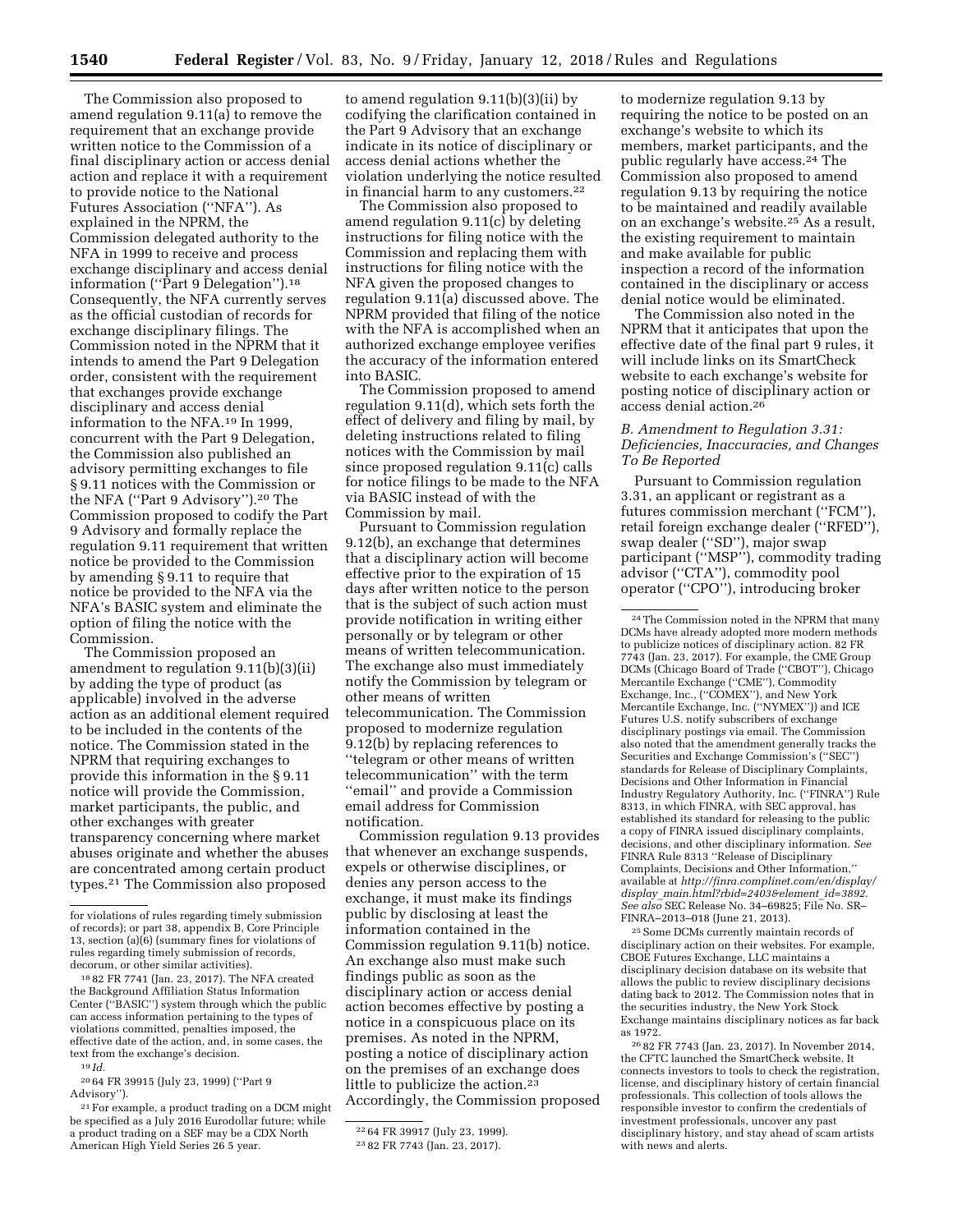(''IB''), or floor trader (''FT'') that is a non-natural person or leverage transaction merchant (''LTM'') must promptly correct any deficiency or inaccuracy in Form 7–R or Form 8–R which has rendered the information contained therein non-current or inaccurate. These corrections must be made in accordance with the instructions of each form to create a Form 3–R record of such change.

In 1999, concurrent with the Part 9 Delegation and Part 9 Advisory, the Commission issued an advisory pertaining to part 3 of the Commission's regulations (''Part 3 Advisory''). The Part 3 Advisory relieves registrants and applicants for registrant status from filing the Form 3–R if the information to be reported is solely the result of an exchange disciplinary or access denial action.27 In 2012, the Commission eliminated the requirement that registrants and individuals use Form 3– R to update their existing Form 7–R or 8–R and provided that an update to a registrant's online Form 7–R or 8–R would automatically create a record of changes equivalent to a completed Form 3–R.28 The Commission proposed to codify the Part 3 Advisory by amending regulation 3.31(a)(1) with language that relieves applicants or registrants from the obligation to update their Form 7– R or 8–R if the information to be reported is solely the result of an exchange disciplinary or access denial action.

## **III. Comments on the Proposal**

The comment period for the Proposal ended on March 24, 2017. The Commission received one comment letter.29 The Minneapolis Grain Exchange (''MGEX'') generally supported the Proposal while offering some suggestions for certain provisions.

28 77 FR 51898 (Aug. 28, 2012).

29*See [https://comments.cftc.gov/Public](https://comments.cftc.gov/PublicComments/CommentList.aspx?id=1776) [Comments/CommentList.aspx?id=1776.](https://comments.cftc.gov/PublicComments/CommentList.aspx?id=1776)* 

MGEX agreed with the Commission's general approach to modernize permitted methods of communication. For example, MGEX cited the language in proposed regulation 9.11(c) that would require an exchange only to verify that information entered into NFA's BASIC system instead of mailing a notice to the Commission as a positive change. MGEX also favorably cited proposed regulation 9.12(b) that would permit an exchange to email notice of an early effective date of disciplinary action instead of mailing it or by telegram. MGEX noted these changes reduce burdens and suggested that the Commission make similar changes to proposed regulations 9.11(c) and (d) to allow an exchange to email a disciplinary or access denial notice to the person subject to the action.

MGEX agreed that an exchange should publish notices of certain disciplinary actions on its website. However, MGEX requested that an exchange have flexibility regarding how it fulfills this obligation. In particular, MGEX requested that regulation 9.13 be amended to ensure that an exchange has flexibility over the format, style, and location of the notice on its website, as well as any ancillary website relating to the publication of such notices. MGEX stated that an exchange should be able to archive notices on its website after a reasonable period of time. MGEX noted that archived notices should be accessible, but an exchange should have discretion to maintain them separately on its website. In addition, MGEX indicated that there may be situations where removing a notice from its website would be appropriate and exchanges should be provided with this discretion. In support of its position, MGEX stated that the regulatory environment or exchange rules could change over time such that certain notices no longer provide educational or informative value. MGEX commented that having notices that are predicated on antiquated rules may actually confuse members, market participants, or the public. Finally, MGEX requested guidance that regulation 9.13 will be limited to disciplinary actions that were finalized after the effective date of any final rulemaking.

# **IV. Final Rules and Notice and Order**

## *A. Final Rules*

The Commission, in consideration of the MGEX comment, is adopting the part 9 rules as proposed subject to the minor modifications described below. The Commission agrees with MGEX's suggestion to amend regulations 9.11(c) and (d) to allow an exchange to use

email as a permitted method of delivering notice of the disciplinary or access denial action to the person subject to the action. Accordingly, the Commission is modifying 9.11(c) to allow delivery of the notice to the person's last known email address. The Commission is also amending 9.11(d) to provide that delivery of the disciplinary notice will be complete upon transmission of the email.

The Commission also agrees with MGEX that an exchange should have flexibility over the format, style, and location of the notice on its website including any indexing or search functionality. The Commission believes that adopting the rule as proposed provides sufficient flexibility for exchanges in this regard, although the Commission notes that an exchange must ensure that access to all disciplinary notices remain readily accessible regardless of whether the exchange decides to archive notices after a reasonable period of time.

In response to MGEX's comment requesting that exchanges should be given discretion in certain situations to remove a disciplinary notice from its website, the Commission acknowledges MGEX's concern that the regulatory environment or exchange rules could change over time and having notices that are predicated on antiquated rules may confuse members, market participants, or the public. However, the Commission believes that all disciplinary and access denial notices must be maintained on the exchange's website without the possibility of removal. Access to information regarding all exchange disciplinary and access denial actions provides valuable guidance and information to exchange members, market participants, and the public regardless of whether the regulatory environment or an exchange rule has changed. For example, the notices allow customers to consider member firms' and traders' disciplinary histories when considering whether to engage in business with them. This includes conduct by firms and traders that violated an exchange rule at the time the rule was in effect. The final rule also enables customers to consider an exchange's propensity to sanction firms and traders for rule violations when considering whether to trade on the exchange. In the limited circumstances where an exchange believes that a disciplinary notice may confuse its members, market participants, or the public as a result of a regulatory environment or exchange rule change, an exchange could address this concern by posting an attachment to

<sup>27</sup>The Part 3 Advisory also explains that the Commission has: (1) Permitted exchanges (via the Part 9 Advisory) to file either electronic or written § 9.11 notices with the NFA instead of the Commission and (2) delegated to the NFA (via the Part 9 Delegation) the duty to receive and process exchange disciplinary and access denial action information filed by the exchanges in accordance with Commission regulation 9.11. The Commission further explained that, as a result of the Part 9 Advisory and Part 9 Delegation, the NFA possesses the exchange disciplinary and access denial action information that registrants and applicants for registrant status would otherwise be required to include in Form 3–R. Therefore, to avoid duplicative reporting, the Part 3 Advisory advises all individuals and entities subject to Commission regulation 3.31 that they are relieved from Commission regulation 3.31 reporting obligations resulting from an exchange disciplinary or access denial action and reported by an exchange pursuant to a § 9.11 notice. 64 FR 39912 (July 23, 1999).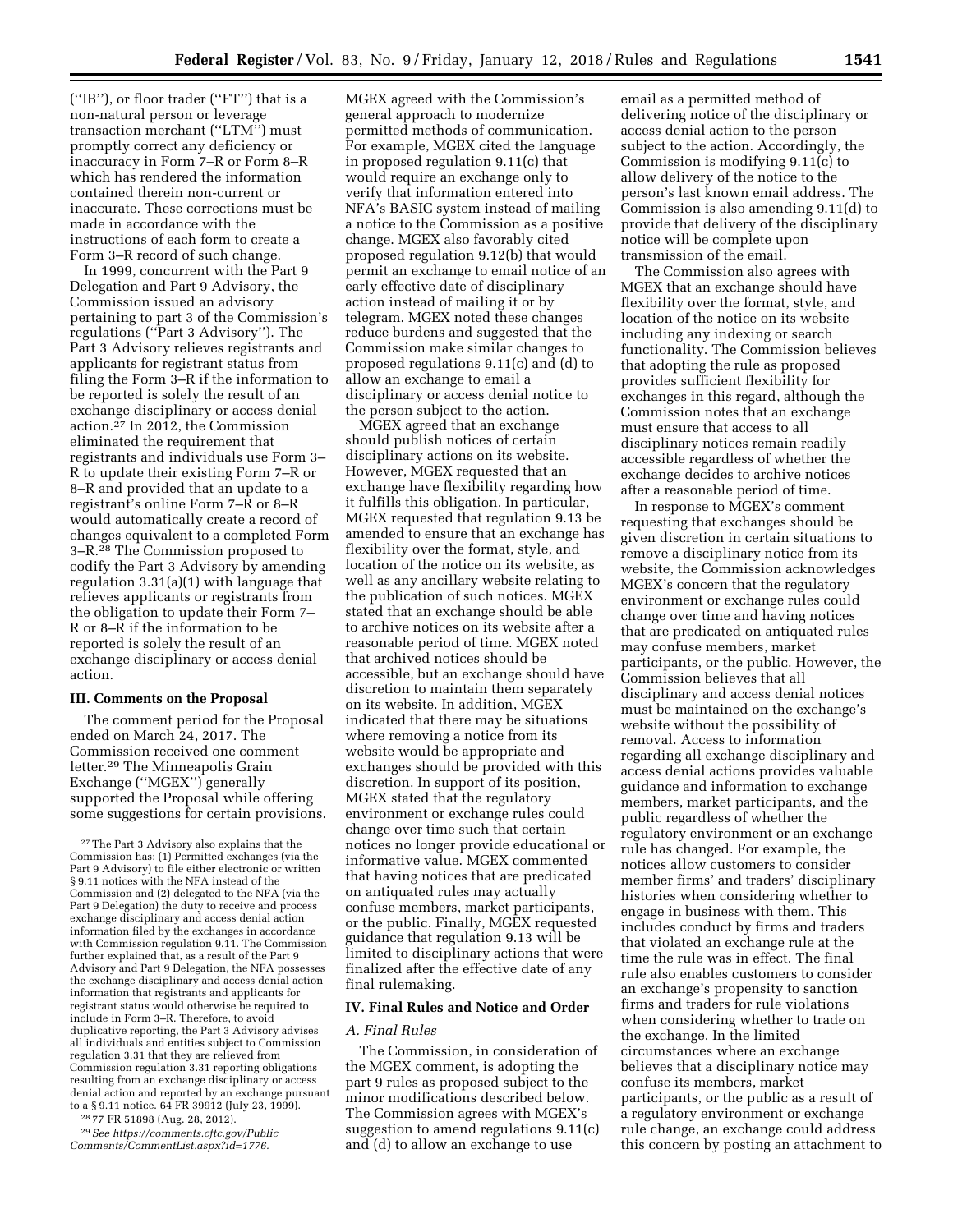the disciplinary notice that explains the nature of any such change.

The Commission agrees with MGEX that the rulemaking should not be applied retroactively to final exchange disciplinary actions. Therefore, exchanges only will be required to publish disciplinary actions that are finalized after the effective date of the final rules.

As discussed above, the Commission proposed to amend regulation 9.2(f) to expand the definition of ''member of an exchange'' to include any person who has trading privileges on an exchange. The Commission explained that this change is necessary to conform the part 9 definition of ''member'' to the meaning set forth in section 1a(34) of the CEA and in 1.3(q) of the Commission's regulations. The Commission is adopting the amendment to regulation 9.2(f) as proposed. The Commission notes that 9.2(f)(1) preserves the prior definition of ''member of an exchange,'' while the inclusion of ''any person who has trading privileges on an exchange'' under 9.2(f)(2) conforms the ''member of an exchange'' definition with the meaning set forth in section 1a(34)(B) of the CEA and regulation 1.3(q)(1)(ii).

The Commission is also adopting the amendment to regulation 3.31(a)(1) as proposed. Therefore, the final rule relieves applicants and registrants from the obligation to update their Form 7– R or 8–R if the information to be reported is solely the result of an exchange disciplinary or access denial action.

## *B. Deletion of References to Commission Form 3–R*

The Commission is making an additional technical change to regulation 3.31. As reflected in the amended text of the rule, the Commission is eliminating the references to Form 3–R from subsections  $(a)(1)$ ,  $(a)(3)$ ,  $(b)$ , and  $(c)(1)$  of regulation 3.31 by deleting from these subsections the phrase ''to create a Form 3–R record of change.'' 30 The Commission no longer requires market participants to use the Form 3–R.31 Additionally, by separate Notice, the Commission formally proposed to cancel the Form 3– R and transfer the administrative burdens associated with that form to Forms 7–R and 8–R.32 Accordingly, the

Commission is updating regulation 3.31 to reflect the retirement of Form 3–R. For these same reasons, the Commission is making a similar technical change to regulation 3.11. As reflected in the amended text of the rule, the Commission is deleting the reference to Form 3–R from subsection (b) of regulation 3.11. The Commission notes that these changes to regulations 3.11 and 3.31 are purely technical and do not affect the obligations of the individuals and entities subject to these rules.

#### *C. Notice and Order*

In a separate document published elsewhere in this issue of the **Federal Register**, the Commission issued an updated Notice and Order to replace the Part 9 Delegation from 1999 regarding the specific duties delegated by the Commission to the NFA for receiving and processing exchange disciplinary and access denial information. Among other things, the Notice and Order is being updated to account for the amendment to regulation 9.11(a) that will require exchanges to file disciplinary and access denial actions with the NFA. As discussed above, prior to this amendment, exchanges were only encouraged to file the notifications with the NFA, but not required. In addition, the updated Notice and Order includes SEFs now filing the required notices with the NFA as SEFs did not exist when the Commission issued the Part 9 Delegation and Advisory in 1999.

Consistent with the Part 9 Delegation, the updated Notice and Order delegates to the NFA the authority to perform the following functions: (1) To process exchange disciplinary information filed by an exchange or the Commission in the BASIC system; (2) to provide the Commission with access to a Management Report summarizing all recent exchange disciplinary information and to provide the Commission with the capability to generate standardized reports on the BASIC system; (3) to assist the Commission in enforcing exchange compliance with regulation 9.11 filing requirements; and (4) to serve as the official custodian of a database containing records of all exchange disciplinary and access denial actions filed with the NFA for inclusion in the BASIC system.

### **V. Related Matters**

*A. Regulatory Flexibility Act* 

The Regulatory Flexibility Act (''RFA'') requires federal agencies, in promulgating rules, to consider the

impact of those rules on small entities.<sup>33</sup> The Commission did not receive any comments with respect to the RFA. The part 9 rules adopted herein will affect all SEFs and DCMs. The Commission previously established certain definitions of ''small entities'' to be used by the Commission in evaluating the impact of its regulations on small entities in accordance with the RFA.34 The Commission previously determined that DCMs and SEFs are not small entities for purposes of the RFA.35

The part 3 rules adopted herein will affect certain applicant or registrant FCMs, RFEDs, SDs, MSPs, CTAs, CPOs, IBs, FTs who are non-natural persons, and LTMs who will no longer have to file a Form 7–R or 8–R if the information to be reported is solely the result of an exchange disciplinary or access denial action. The Commission previously determined that FCMs, RFEDs, SDs, MSPs, CPOs, and LTMs are not small entities for purposes of the RFA.36 Therefore, the requirements of the RFA do not apply to those entities. With respect to CTAs, FTs, and IBs, the Commission has found it appropriate to consider whether such registrants should be deemed small entities for purposes of the RFA on a case-by-case basis, in the context of the particular Commission regulation at issue.37 As certain of these registrants may be small entities for purposes of the RFA, the Commission has considered whether the final rules will have a significant impact on these registrants.

The amendment to Commission regulation 3.31 is not substantive in nature. In 1999, the Commission published the Part 3 Advisory which relieved all applicants and registrants from filing a Form 3–R if the information to be reported is solely the result of an exchange disciplinary or

36*See* Policy Statement and Establishment of Definitions of ''Small Entities'' for Purposes of the Regulatory Flexibility Act, 47 FR 18618 (Apr. 30, 1982) (FCMs and CPOs); Leverage Transactions, 54 FR 41068 (Oct. 5, 1989) (LTMs); Regulation of Off-Exchange Retail Foreign Exchange Transactions and Intermediaries, 75 FR 55410, 55416 (Sept. 10, 2010) (RFEDs); and Registration of Swap Dealers and Major Swap Participants, 77 FR 2613, 2620 (Jan. 19, 2012) (SDs and MSPs).

37*See* 47 FR 18620 (Apr. 30, 1982) (CTAs); Registration of Floor Traders; Mandatory Ethics Training for Registrants; Suspension of Registrants Charged With Felonies, 58 FR 19575, 19588 (Apr. 15, 1993) (FTs); and Introducing Brokers and Associated Persons of Introducing Brokers, Commodity Trading Advisors and Commodity Pool Operators; Registration and Other Regulatory Requirements, 48 FR 35248, 35276 (Aug. 3, 1983)  $(IB\hat{s})$ .

<sup>30</sup>The phrase being deleted from subsection (a)(1) of regulation 3.31 is ''to create a Form 3–R record of such change.''

<sup>31</sup>Registration of Intermediaries, 77 FR 51898 (Aug. 28, 2012).

<sup>&</sup>lt;sup>32</sup> Agency Information Collection Activities: Proposed Collection Revision, Comment Request: Adoption of Revised Registration Form 8–R and

Cancellation of Form 3–R, 82 FR 19663, 19664 (Apr. 28, 2017).

<sup>33</sup> 5 U.S.C. 601 *et seq.* 

<sup>34</sup>*See* 47 FR 18618 through 18621 (Apr. 30, 1982).

<sup>35</sup>*See* 47 FR 18618, 18619 (Apr. 30, 1982) (DCMs); 78 FR 33548 (June 4, 2013) (SEFs).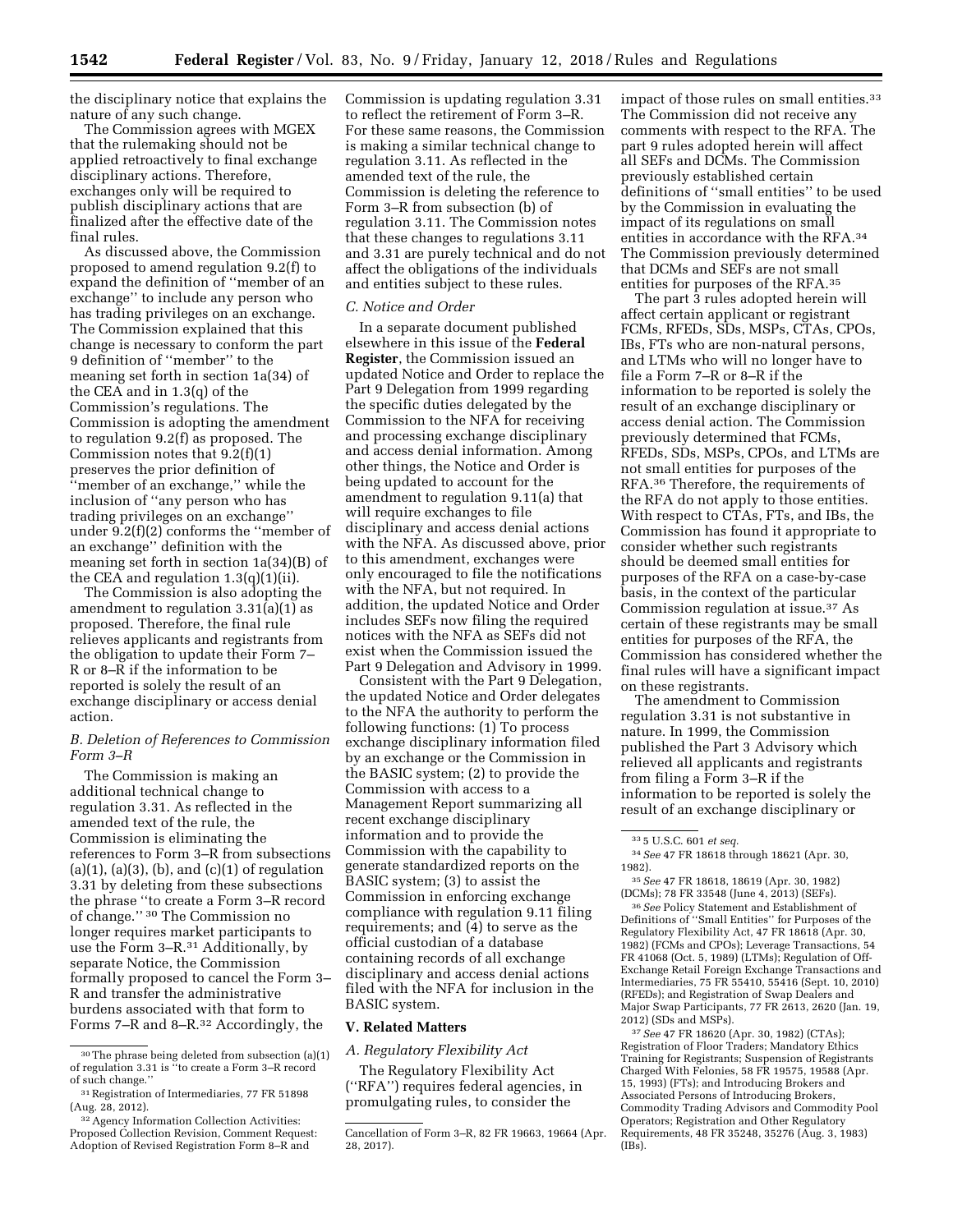access denial action.38 Beyond conforming the regulation to an established agency policy provided for in the Part 3 Advisory, the conforming amendments to regulation 3.31 will not affect the current processes or impose any new costs on small entities. The final rule codifies the filing relief set forth in the Part 3 Advisory and will not impose any new regulatory obligations on any registrant, including CTAs, FTs, and IBs.

The Commission does not, therefore, expect small entities to incur any additional costs as a result of the final rules. Consequently, the Commission finds that no significant economic impact on small entities will result from the final rules.

Accordingly, the Chairman, on behalf of the Commission pursuant to 5 U.S.C. 605(b), certifies that the final rules will not have a significant economic impact on a substantial number of small entities.

### *B. Paperwork Reduction Act*

The Paperwork Reduction Act of 1995 (''PRA'') imposes certain requirements on Federal agencies, including the Commission, in connection with their conducting or sponsoring any collection of information, as defined by the PRA.39 An agency may not conduct or sponsor, and a person is not required to respond to, a collection of information unless it displays a currently valid control number issued by the Office of Management and Budget (''OMB''). The final rules contain provisions that qualify as collections of information, for which the Commission has already sought and obtained control numbers from the OMB. The titles for these collections of information are ''Part 38— Core Principles and Other Requirements for Designated Contract Markets'' (OMB Control Number 3038–0052) and ''Part 37—Core Principles and Other Requirements for Swap Execution Facilities'' (OMB Control Number 3038– 0074).

As explained in the NPRM, the Commission did not seek to amend information collections 3038–0052 or 3038–0074 because the Commission believes that the rule modifications proposed would not impose any new information collection requirements that require approval from OMB under the PRA.40 The Commission invited public comment on the accuracy of its determination that no additional recordkeeping or information collection requirements or changes to existing

collection requirements would result from the Proposal.41 The Commission did not receive any such comments. Accordingly, the Commission believes the final rules will not impact the current burden estimates for collections 3038–0052 and 3038–0074. The Commission will nevertheless, by separate action, publish in the **Federal Register** a notice and request for comment on the additional elements to be included as part of exchange notices, and submit to OMB an information collection request to amend the relevant information collection, in accordance with 44 U.S.C. 3506(c)(2)(A) and 5 CFR 1320.8(d). As noted previously, by separate Notice published in the **Federal Register**, the Commission provided notice that the Form 3–R was being cancelled, and that the PRA burdens associated with Form 3–R under collections 3038–0023 and 3038– 0072 were being reassigned to Forms 7– R and 8–R.42

## *C. Cost-Benefit Considerations*

#### 1. Introduction

Section 15(a) of the CEA requires the Commission to consider the costs and benefits of its actions before promulgating a regulation under the CEA or issuing certain orders.43 Section 15(a) further specifies that the costs and benefits shall be evaluated in light of five broad areas of market and public concern: (1) Protection of market participants and the public; (2) efficiency, competitiveness, and financial integrity of the markets; (3) price discovery; (4) sound risk management practices; and (5) other public interest considerations. The Commission considers the costs and benefits resulting from its discretionary determinations with respect to the section 15(a) factors.

The Commission considers the costs and benefits associated with the final rules, including updating the preexisting regulatory framework to incorporate SEFs, removing references to part 8 of the Commission's regulations, and revising the reporting and notice requirements for DCMs and SEFs. The Commission compares the costs and benefits of this rulemaking against a baseline of the status quo, the current requirements under part 3 and

part 9. As explained in the NPRM, and as adopted, the rules are primarily technical in nature that clarify the obligations under the current rules and generally do not impose any new costs on DCMs, SEFs, or market participants.44 Regulation 9.11(b)(3)(ii) will require the exchanges to specify in the disciplinary notices the product involved in the disciplinary action and whether the rule violation resulted in financial harm to any customers. The Commission acknowledges that these additional elements in the disciplinary notices may result in additional costs, but any such costs would be de minimis. Accordingly, the Commission addresses below the costs associated with Commission regulation 9.13 requirement for DCMs and SEFs to publish and maintain disciplinary notices on their respective websites.

In the Proposal, the Commission sought comment concerning all aspects of the costs and benefits. The Commission did not receive any comments that specifically addressed the Cost-Benefit Considerations section of the Proposal. However, MGEX commented that the proposed amendment to regulation 9.11(c) that would allow an exchange to only have to verify that information has been entered into NFA BASIC instead of mailing a notice to the Commission, and the amendment to 9.12(b) that would permit an exchange to satisfy its obligations to deliver notice of the disciplinary or access denial action by email reduces the burden to exchanges, albeit in nominal ways. As discussed above, the Commission is amending regulations 9.11(c) and (d) to allow exchanges to satisfy their delivery obligations of the disciplinary or access denial action to the person subject to the action by email.

Finally, in light of NFA's role and experience in performing registration functions on behalf of the Commission and as the custodian of related records (including exchange disciplinary filings), the Commission believes that it is appropriate to remove the requirement that an exchange provide written notice to the Commission of a final disciplinary action or access denial action and replace it with a requirement to provide notice to the NFA. NFA performs registration processing functions with respect to applicants and registrants and an individual's or firm's disciplinary history is a factor that must be considered in any fitness determination. Delegating to the NFA the responsibility for processing such filings and generating reports with the

<sup>38</sup> 64 FR 39912 (July 23, 1999).

<sup>39</sup> 44 U.S.C. 3501 *et seq.* 

<sup>40</sup> 82 FR 7745–46 (Jan. 23, 2017).

<sup>41</sup>For collection 3038–0052, *see* OMB Control No. 3038–0052, available at *[http://www.reginfo.gov/](http://www.reginfo.gov/public/do/PRAOMBHistory?ombControlNumber=3038-0052)  [public/do/PRAOMBHistory?ombControlNumber=](http://www.reginfo.gov/public/do/PRAOMBHistory?ombControlNumber=3038-0052) [3038-0052](http://www.reginfo.gov/public/do/PRAOMBHistory?ombControlNumber=3038-0052)*. For collection 3038–0074, *see* OMB Control No. 3038–0074, available at *[http://](http://www.reginfo.gov/public/do/PRAOMBHistory?ombControlNumber=3038-0074) [www.reginfo.gov/public/do/PRAOMB](http://www.reginfo.gov/public/do/PRAOMBHistory?ombControlNumber=3038-0074) [History?ombControlNumber=](http://www.reginfo.gov/public/do/PRAOMBHistory?ombControlNumber=3038-0074)  [3038-0074](http://www.reginfo.gov/public/do/PRAOMBHistory?ombControlNumber=3038-0074)*.

<sup>42</sup> 82 FR 19663 (Apr. 28, 2017).

<sup>44 82</sup> FR 7746 (Jan. 23, 2017).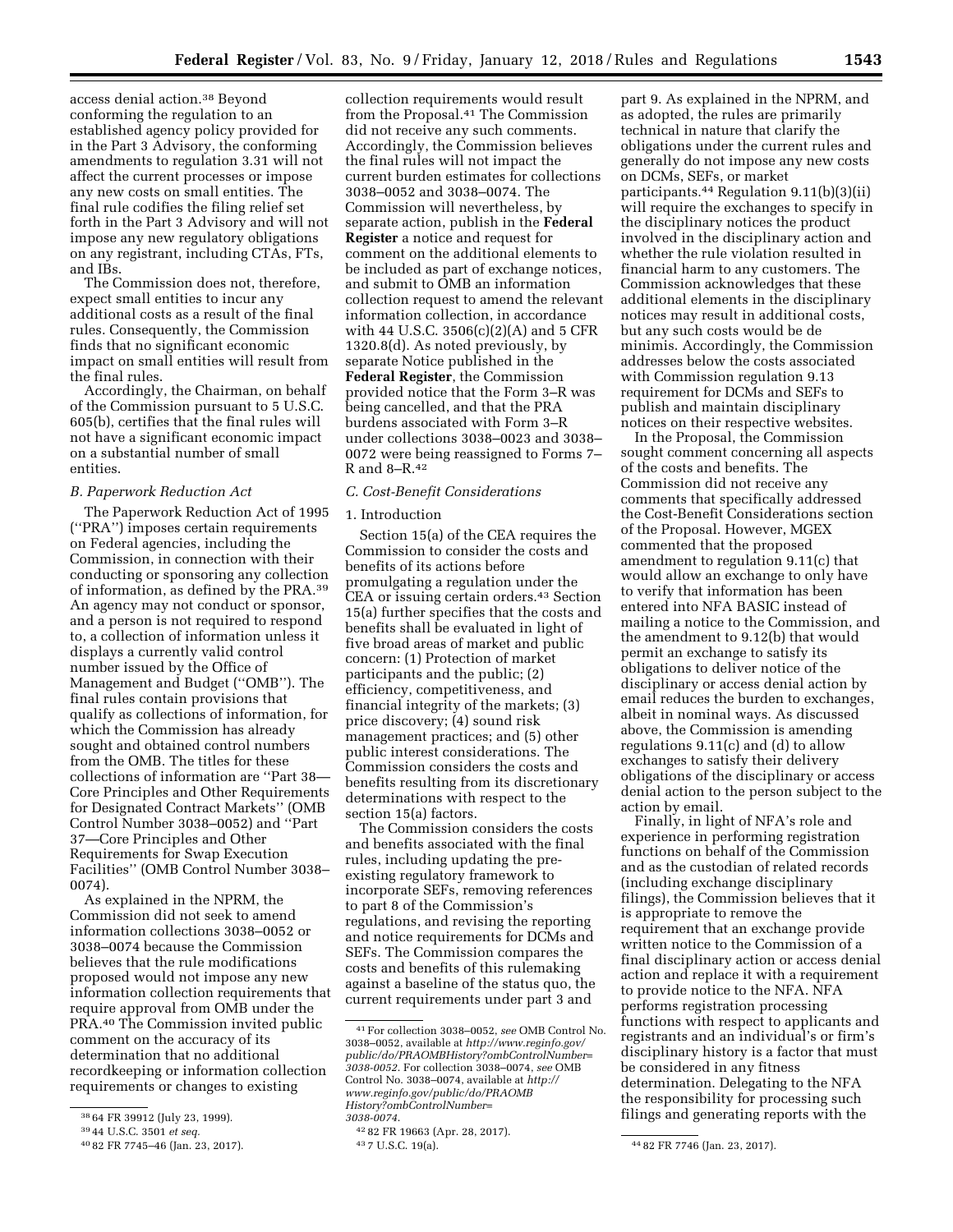information amassed, should ensure that the NFA has the necessary information to continue to make appropriate registration determinations. The Commission also believes this delegation will enhance efficiency by permitting the Commission to carry out its statutory responsibilities under the CEA, while also freeing up Commission resources to be directed to other parts of its regulatory mandate.

2. Commission Regulation 9.13— Publication of Notice

Commission regulation 9.13 requires all DCMs and SEFs to maintain and make readily accessible final notices of exchange disciplinary and access denial actions on their websites.45 This new requirement replaces the existing requirement in Commission regulation 9.13 that exchanges publish the notice in a conspicuous place on the exchange's premises.

### a. Costs

The Commission continues to believe that requiring exchanges to post final disciplinary and access denial notices to their websites will slightly increase the costs for DCMs and SEFs. The Commission notes that the additional costs incurred by DCMs and SEFs will be offset in part due to the amendment in Commission regulation 9.13 that removes the requirement of posting disciplinary and access denial notices on the premises of the respective DCM or SEF. In order to estimate the additional costs, the Commission queried the NFA's BASIC system to determine the total number of disciplinary and access denial actions filed by DCMs and SEFs in 2016.46

*Total number of reported disciplinary and access denial actions in BASIC by all DCMs:* 296.

*Total number of reported disciplinary and access denial actions in BASIC by all SEFs:* 15.

The total number of exchange disciplinary and access denial actions per year for all DCMs and SEFs is estimated to be 311 (296 actions for DCMs plus 15 actions for SEFs equals 311 total actions per year). The Commission anticipates each DCM and SEF will spend an additional 15 minutes per disciplinary notice to post on the exchange's website above the current requirement of posting the notice on the exchange's premises. Accordingly, the aggregate new burden of Commission regulation 9.13 is estimated to be 77.75 hours per year for the 15 DCMs and 24 SEFs (15 minutes multiplied by 311 anticipated actions per year equals 77.75 burden hours).

The Commission expects that a compliance officer employed by the exchange will post the disciplinary or access denial action notices to the exchange website. According to recent Bureau of Labor Statistics National Occupational Employment and Wage Estimates, the mean hourly wage of an employee under occupation code 13– 1041, ''Compliance Officers,'' that is employed by the ''Securities and Commodity Exchanges'' industry is \$46.01. Because DCMs and SEFs can be large, specialized entities that may engage employees with wages above the mean, the Commission has conservatively chosen to use a mean hourly wage of \$50 per hour.<sup>47</sup> Accordingly, the burden associated with posting the disciplinary notices on exchange websites is approximately \$3,887.50 per year for all of the 15 DCMs and 24 SEFs, (\$50 multiplied by the anticipated 77.75 burden hours equals \$3,887.50 per year).48

### b. Benefits

The Commission continues to believe that greater access to information regarding exchange disciplinary and access denial actions provides valuable guidance and information to exchange members, market participants, and the public. Releasing disciplinary information to the public serves to deter and prevent future misconduct and to improve overall compliance standards in the futures and swaps industry. It also allows customers to consider

member firms' and traders' disciplinary histories when considering whether to engage in business with them. In addition, firms may use such information to educate their traders and associated persons as to compliance matters, highlighting potential violations and related sanctions. Further, any firm or individual facing allegations of rule violations may access existing disciplinary decisions to gain greater insight on related facts and sanctions. The Commission believes that the added deterrence of publishing disciplinary notices on exchange websites and the enhanced investigative and educational benefits of making such information public will ultimately decrease the incidents of wrongdoing and market abuses which benefits both market participants and the general public.

### c. Section 15(a) Factors

As noted above, section 15(a) of the CEA requires the Commission to consider the effects of its actions in light of the following five factors:

(1) *Protection of market participants and the public.* The Commission believes that market participants and the public will benefit from the ministerial and conforming amendments since they eliminate obsolete, vestigial provisions and references that otherwise could be construed to give rise to confusing inconsistencies between the Commission's regulations and the provisions of the CEA. Furthermore, the Commission believes that the amendment to regulation 9.13, which requires exchanges to publish notice of final disciplinary and access denial actions on exchange websites, increases transparency of exchange disciplinary actions and serves as a deterrence of future market abuses. These enhancements allow for operational efficiencies in oversight, increased deterrence from market abuses, and greater transparency of the exchange disciplinary process. Therefore, the Commission anticipates that the amendment to regulation 9.13 will result in improved protection of market participants and the public.

(2) *The efficiency, competitiveness, and financial integrity of the markets.*  The requirement that exchanges publish disciplinary notices and access denial actions on their websites is intended to improve the operational efficiency and financial integrity of the futures and swaps markets by enabling the public and those who access an exchange website to be made aware of any disciplinary and access denial actions imposed by the exchange. By publishing

<sup>45</sup> 17 CFR 9.13.

 $^{\rm 46}$  The Commission's cost estimates in the NPRM were based on the 452 disciplinary and access denial actions filed by DCMs in 2015. Because SEFs did not post any such actions with BASIC in 2015, the cost estimates for SEFs were based on the disciplinary and access denial actions filed by DCMs in 2015, excluding the four DCMs with the largest number of reported disciplinary and access denial actions. The Commission explained that the average number of disciplinary and access denial actions by the other 11 DCMs provide a more appropriate comparison with respect to estimating the number of actions filed by SEFs annually. This average resulted in an estimate of eight disciplinary and access denial actions filed in BASIC for each SEF annually. The Commission noted that as the SEFs mature, in terms of the number of participants and volume, the number of disciplinary and access denial actions may increase accordingly. 82 FR 7746 (Jan. 23, 2017).

<sup>47</sup>Bureau of Labor Statistics, *Occupational Employment and Wages: 13–1041 Compliance Officers,* (May 2014), available at *[http://](http://www.bls.gov/oes/current/oes131041.htm) [www.bls.gov/oes/current/oes131041.htm.](http://www.bls.gov/oes/current/oes131041.htm)* 

<sup>48</sup>As noted in the NPRM, the Commission acknowledges that requiring exchanges to post final notices of disciplinary and access denial actions on their websites may necessitate additional bandwidth. The Commission anticipates that any increased costs due to added bandwidth will be insignificant in its calculation of the total annual burden associated with the final rules. 82 FR 7747 (Jan. 23, 2017).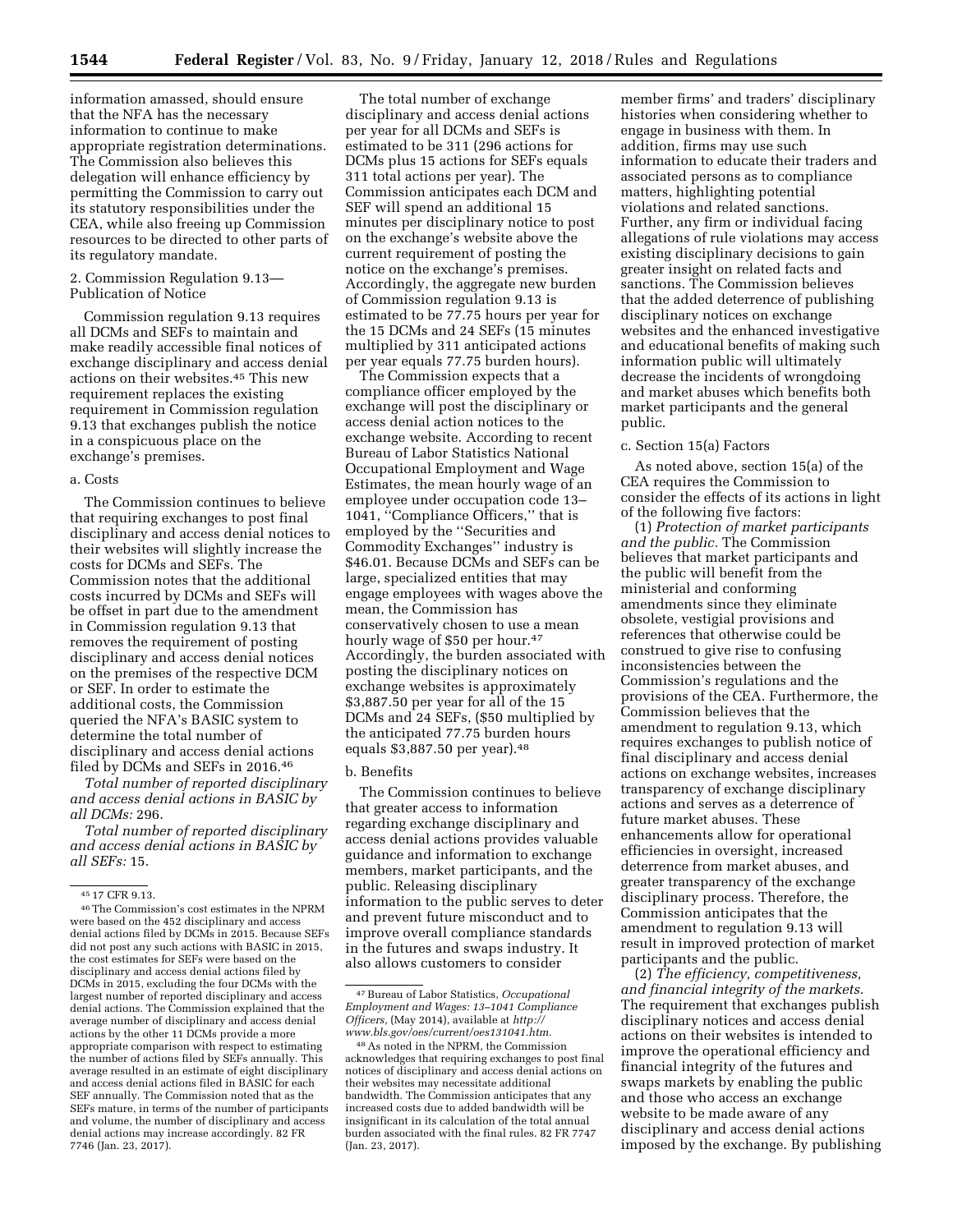the notice on the exchange's website, the Commission believes that the efficiency and financial integrity of the markets will be bolstered by the deterrent effect achieved by posting the notice in a publicly accessible medium.

(3) *Price discovery.* The Commission did not identify any impact on price discovery as a result of the proposed regulations, and did not believe there would be one, but sought comment as to any potential impact. The Commission did not receive any comments on this issue. Accordingly, the Commission believes that the final regulations will not impact price discovery.

(4) *Sound risk management practices.*  The Commission did not identify any impact on sound risk management practices as a result of the proposed regulations, and did not believe there would be one, but sought comment as to any potential impact. The Commission did not receive any comments on this issue. Accordingly, the Commission believes that the final regulations will not impact sound risk management practices.

(5) *Other public interest considerations.* The Commission has not identified any other public interest considerations.

### *D. Antitrust Considerations*

Section 15(b) of the CEA requires the Commission to take into consideration the public interest to be protected by the antitrust laws and endeavor to take the least anticompetitive means of achieving the objectives of the CEA in issuing any order or adopting any Commission rule or regulation. The Commission does not anticipate that the amendments adopted herein would promote or result in anticompetitive consequences or behavior.

## **List of Subjects**

### *17 CFR Part 3*

Administrative practice and procedure, Brokers, Commodity futures, Major swap participants, Reporting and recordkeeping requirements, Swap dealers.

# *17 CFR Part 9*

Administrative practice and procedure, Commodity exchanges, Commodity futures.

For the reasons stated in the preamble, the Commodity Futures Trading Commission amends 17 CFR chapter I as follows:

# **PART 3—REGISTRATION**

■ 1. The authority citation for part 3 is revised to read as follows:

**Authority:** 5 U.S.C. 552, 552b; 7 U.S.C. 1a, 2, 6a, 6b, 6b–1, 6c, 6d, 6e, 6f, 6g, 6h, 6*i,* 6k, 6m, 6n, 6*o,* 6p, 6s, 8, 9, 9a, 12, 12a, 13b, 13c, 16a, 18, 19, 21, and 23.

■ 2. In § 3.11, revise paragraph (b) to read as follows:

## **§ 3.11 Registration of floor brokers and floor traders.**

\* \* \* \* \* (b) *Duration of registration.* A person registered as a floor broker or floor trader in accordance with paragraph (a) of this section, and whose registration has neither been revoked nor withdrawn, will continue to be so registered unless such person's trading privileges on all contract markets and swap execution facilities have ceased: Provided, that if a floor broker or floor trader whose trading privileges on all contract markets and swap execution facilities have ceased for reasons unrelated to any Commission action or any contract market or swap execution facility disciplinary proceeding and whose registration is not revoked, suspended or withdrawn is granted trading privileges as a floor broker or floor trader, respectively, by any contract market or swap execution facility where such person held such privileges within the preceding sixty days, such registration as a floor broker or floor trader, respectively, shall be deemed to continue and no new Form 7–R, Form 8–R or change to Form 7–R or Form 8–R need be filed solely on the basis of the resumption of trading privileges. A floor broker or floor trader is prohibited from engaging in activities requiring registration under the Act or from representing such person to be a registrant under the Act or the representative or agent of any registrant during the pendency of any suspension of such registration or of all such trading privileges. Each contract market and swap execution facility that has granted trading privileges to a person who is registered, or has applied for registration, as a floor broker or floor trader, must provide notice in accordance with § 3.31(d) after such person's trading privileges on such contract market or swap execution facility have ceased.

■ 3. In § 3.31, revise paragraphs  $(a)(1)$ ,  $(a)(3)(i)$ ,  $(b)$ , and  $(c)(1)$  to read as follows:

\* \* \* \* \*

# **§ 3.31 Deficiencies, inaccuracies, and changes, to be reported.**

(a)(1) Each applicant or registrant as a futures commission merchant, retail foreign exchange dealer, swap dealer, major swap participant, commodity trading advisor, commodity pool

operator, introducing broker, floor trader that is a non-natural person or leverage transaction merchant shall, in accordance with the instructions thereto, promptly correct any deficiency or inaccuracy in Form 7–R or Form 8– R that no longer renders accurate and current the information contained therein, with the exception of any change that requires withdrawal from registration under § 3.33 or any change resulting from an exchange disciplinary or access denial action. Each such correction shall be prepared and filed in accordance with the instructions thereto.

- \* \* \* \* \*
	- (3) \* \* \*

(i) If the new principal is not a natural person, the registrant shall update such Form 7–R.

\* \* \* \* \*

(b) Each applicant or registrant as a floor broker, floor trader or associated person, and each principal of a futures commission merchant, retail foreign exchange dealer, swap dealer, major swap participant, commodity trading advisor, commodity pool operator, introducing broker, floor trader that is a non-natural person, or leverage transaction merchant must, in accordance with the instructions thereto, promptly correct any deficiency or inaccuracy in the Form 8–R or supplemental statement thereto.

(c)(1) After the filing of a Form 8–R or updating a Form 8–R by or on behalf of any person for the purpose of permitting that person to be an associated person of a futures commission merchant, retail foreign exchange dealer, commodity trading advisor, commodity pool operator, introducing broker, or a leverage transaction merchant, that futures commission merchant, retail foreign exchange dealer, commodity trading advisor, commodity pool operator, introducing broker or leverage transaction merchant must, within thirty days after the occurrence of either of the following, file a notice thereof with the National Futures Association indicating:

(i) The failure of that person to become associated with the futures commission merchant, retail foreign exchange dealer, commodity trading advisor, commodity pool operator, introducing broker, or leverage transaction merchant, and the reasons therefor; or

(ii) The termination of the association of the associated person with the futures commission merchant, retail foreign exchange dealer, commodity trading advisor, commodity pool operator,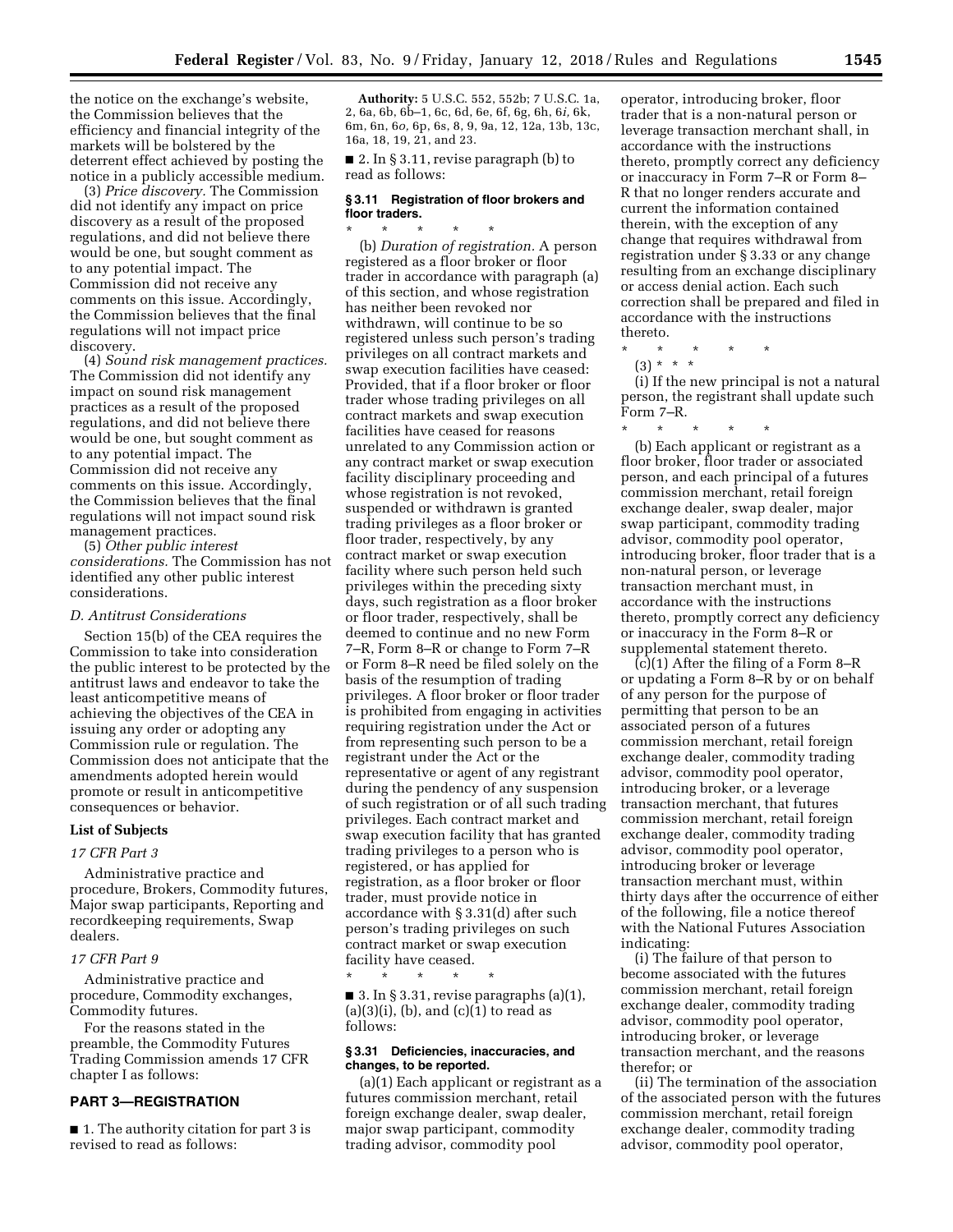introducing broker, or leverage transaction merchant, and the reasons therefor.

\* \* \* \* \*

# **PART 9—RULES RELATING TO REVIEW OF EXCHANGE DISCIPLINARY, ACCESS DENIAL OR OTHER ADVERSE ACTIONS**

■ 4. The authority citation for part 9 is revised to read as follows:

**Authority:** 7 U.S.C. 1a, 2, 6b–1, 6c, 7, 7a– 2, 7b–3, 8, 9, 9a, 12, 12a, 12c, 13b, 16a, 18, 19, and 21.

■ 5. In § 9.1, revise paragraphs (b) and (c) to read as follows:

#### **§ 9.1 Scope of rules.**

\* \* \* \* \*

(b) *Matters excluded.* This part does not apply to and the Commission will not accept notices of appeal, or petitions for stay pending review, of:

(1) Any arbitration proceeding, regardless of whether the proceeding involved a controversy between members of an exchange;

(2) Except as provided in §§ 9.11(a),  $(b)(3)(i)$  through  $(v)$ , and  $(c)$ , and  $9.12(a)$ and 9.13 (concerning the notice, effective date and publication of a disciplinary or access denial action), any summary action permitted under the provisions of part 37, appendix B, Core Principle 2, paragraph (a)(13) of this chapter or part 38, appendix B, Core Principle 13, paragraph (a)(6) of this chapter imposing a minor penalty for the violation of exchange rules relating to decorum or attire, or relating to the timely submission of accurate records required for clearing or verifying each day's transactions or other similar activities; and

(3) Any exchange action arising from a claim, grievance, or dispute involving cash market transactions which are not a part of, or directly connected with, any transaction for the purchase, sale, delivery or exercise of a commodity for future delivery, a commodity option, or a swap.

(4) The Commission will, upon its own motion or upon motion filed pursuant to § 9.21(b), promptly notify the appellant and the exchange that it will not accept the notice of appeal or petition for stay of matters specified in this paragraph. The determination to decline to accept a notice of appeal will be without prejudice to the appellant's right to seek alternate forms of relief that may be available in any other forum.

(c) *Applicability of these part 9 rules.*  Unless otherwise ordered, these rules will apply in their entirety to all appeals, and matters relating thereto.

 $\blacksquare$  6. In § 9.2, revise paragraphs (b), (c), (f), and (k) to read as follows:

## **§ 9.2 Definitions.**

\* \* \* \* \*

\* \* \* \* \* (b) *Disciplinary action* means any suspension, expulsion or other penalty imposed on a person by an exchange for violations of rules of the exchange,

including summary actions. (c) *Exchange* means a swap execution facility or any board of trade which has been designated as a contract market.

(f) *Member of an exchange* means: (1) Any person who is admitted to membership or has been granted membership privileges on an exchange; any employee, officer, partner, director or affiliate of such member or person with membership privileges including any associated person; and any other person under the supervision or control of such member or person with membership privileges; or

(2) Any person who has trading privileges on an exchange. \* \* \* \* \*

(k) *Summary action* means a disciplinary action resulting in the imposition of a penalty on a person for violation of rules of the exchange permitted under the provisions of part 37, appendix B, Core Principle 2, paragraph (a)(10)(vi) of this chapter or part 38, appendix B, Core Principle 13, paragraph (a)(4) of this chapter (penalty for impeding progress of hearing); part 37, appendix B, Core Principle 2, paragraph (a)(14) of this chapter or part 38, appendix B, Core Principle 13, paragraph (a)(7) of this chapter (emergency disciplinary actions); part 37, appendix B, Core Principle 2, paragraph (a)(13) of this chapter (summary fines for violations of rules regarding timely submission of records); or part 38, appendix B, Core Principle 13, paragraph (a)(6) of this chapter (summary fines for violations of rules regarding timely submission of records, decorum, or other similar activities).

■ 7. Revise § 9.3 to read as follows:

#### **§ 9.3 Provisions referenced.**

Except as otherwise provided in this part, the following provisions of the Commission's rules relating to reparations contained in part 12 of this chapter apply to this part: § 12.3 (Business address; hours); § 12.5 (Computation of time); § 12.6 (Extensions of time; adjournments; postponements); § 12.7 (Ex parte communications in reparation proceedings); and § 12.12 (Signature).  $\blacksquare$  8. In § 9.4, revise paragraphs (a), (b), and (c) to read as follows:

## **§ 9.4 Filing and service; official docket.**

(a) *Filing with the Proceedings Clerk; proof of filing; proof of service.* Any document that is required by this part to be filed with the Proceedings Clerk must be filed by delivering it in person or by mail to: Proceedings Clerk, Office of Proceedings, Commodity Futures Trading Commission, Three Lafayette Centre, 1155 21st Street NW, Washington, DC 20581. To be timely filed under this part, a document must be delivered or mailed to the Proceedings Clerk within the time prescribed for filing. A party must use a means of filing which is at least as expeditious as that used in serving that document upon the other parties. Proof of filing must be made by attaching to the document for filing a statement of service as provided in § 10.12(a)(6) of this chapter.

(b) *Formalities of filing*—(1) *Number of copies.* Unless otherwise specifically provided, an original and one conformed copy of all documents filed with the Commission in accordance with the provisions of this part must be filed with the Proceedings Clerk.

(2) *Title page.* All documents filed with the Proceedings Clerk must include at the head thereof, or on a title page, the name of the Commission, the title of the proceeding, the docket number (if one has been assigned by the Proceedings Clerk), the subject of the particular document and the name of the person on whose behalf the document is being filed.

(3) *Paper, spacing, type.* All documents filed with the Proceedings Clerk must be typewritten, must be on one grade of good white paper no less than 8 or more than 81⁄2 inches wide and no less than  $10\frac{1}{2}$  or more than  $11\frac{1}{2}$ inches long, and must be bound on the top only. They must be double-spaced, except for long quotations (3 or more lines) and footnotes which should be single-spaced.

(4) *Signature.* The original copy of all papers must be signed in ink by the person filing the same or by his or her duly authorized agent or attorney.

(c) *Service*—(1) *General requirements.*  All documents filed with the Proceedings Clerk must, at or before the time of filing, be served upon all parties. A party must use a means of service which is at least as expeditious as that used in filing that document with the Proceedings Clerk. One copy of all motions, petitions or applications made in the course of the proceeding, all notices of appeal, all briefs, and letters to the Commission or an employee thereof must be served by a party upon all other parties.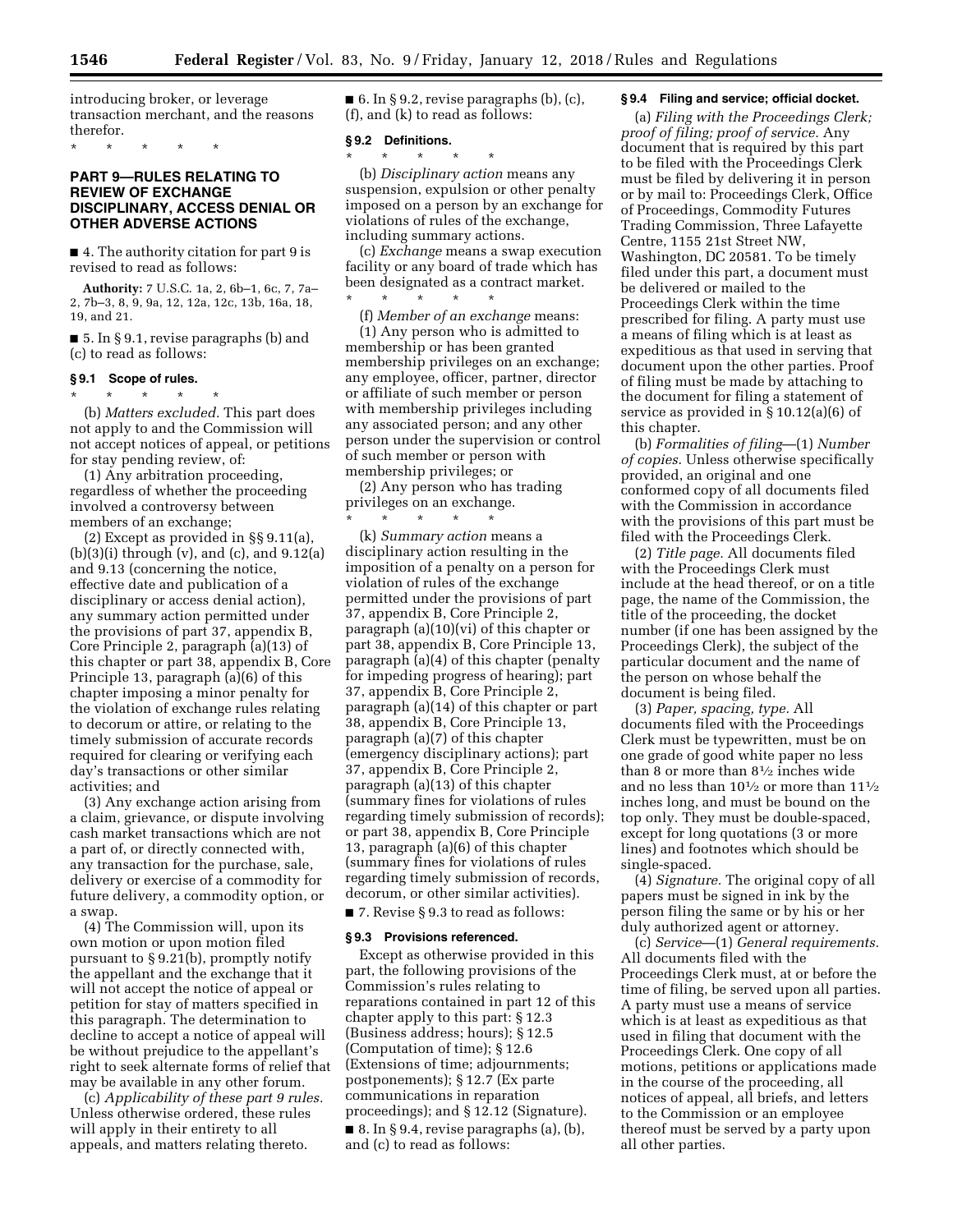(2) *Manner of service.* Service may be either personal or by mail. Service by mail is complete upon deposit of the document in the mail. Where service is effected by mail, the time within which the person served may respond thereto will be increased by three days.

(3) *Designation of person to receive service.* The first document filed in a proceeding by or on behalf of any party must state on the first page the name and postal address of the person who is authorized to receive service for the party of all documents filed in the proceeding. Thereafter, service of documents must be made upon the person authorized unless service on a different authorized person or on the party himself or herself is ordered by the Commission, or unless pursuant to § 9.8 the person authorized is changed by the party upon due notice to all other parties. Parties must file and serve notification of any changes in the information provided pursuant to this subparagraph as soon as practicable after the change occurs.

\* \* \* \* \* ■ 9. In § 9.8, revise paragraph (a)(1) to read as follows:

## **§ 9.8 Practice before the Commission.**   $(a) * * * *$

(1) *By non-attorneys.* An individual may appear pro se (on his or her own behalf); a general partner may represent the partnership; a bona fide officer of a corporation, trust or association may represent the corporation, trust or association.

\* \* \* \* \*

■ 10. In § 9.9, revise paragraphs (b)(3) and (4) to read as follows:

### **§ 9.9 Waiver of rules; delegation of authority.**

- \* \* \* \* \*
	- (b) \* \* \*

(3) The General Counsel, or his or her designee, may submit to the Commission for its consideration any matter which has been delegated pursuant to paragraph (b)(1) of this section.

(4) Nothing in this section will be deemed to prohibit the Commission, at its election, from exercising the authority delegated to the General Counsel, or his or her designee, under this section.

■ 11. Revise § 9.11 to read as follows:

## **§ 9.11 Form, contents and delivery of notice of disciplinary or access denial action.**

(a) *When required.* Whenever an exchange decision pursuant to which a disciplinary action or access denial action is to be imposed has become

final, the exchange must, within thirty days thereafter, provide written notice of such action to the person against whom the action was taken and notice to the National Futures Association (''NFA'') through the NFA's Background Affiliation Status Information Center (''BASIC'') system: *Provided,* That a designated contract market is not required to notify the NFA of any summary action, as permitted under the provisions of part 38, appendix B, Core Principle 13, paragraph (a)(6) of this chapter, which results in the imposition of minor penalties for the violation of exchange rules relating to decorum or attire. No final disciplinary or access denial action may be made effective by the exchange except as provided in § 9.12.

(b) *Contents of notice.* For purposes of this part:

(1) The written notice of a disciplinary action or access denial action provided to the person against whom the action was taken by a designated contract market must be a copy of a written decision which accords with:

(i) Part 38, appendix B, Core Principle 13, paragraph (a)(3) of this chapter in the case of settlement offers;

(ii) Section 38.708 of this chapter in the case of decisions; or

(iii) Part 38, appendix B, Core Principle 13, paragraph (a)(5)(iv) of this chapter in the case of appeal decisions (including copies of any materials incorporated by reference) or other written notice which must include items listed in paragraphs (b)(3)(i)—(vi) of this section.

(2) The written notice of a disciplinary action or access denial action provided to the person against whom the action was taken by a swap execution facility must be a copy of a written decision which accords with:

(i) Part 37, appendix B, Core Principle 2, paragraph (a)(9) of this chapter in the case of settlement offers;

(ii) Section 37.206(d) of this chapter in the case of decisions; or

(iii) Part 37, appendix B, Core Principle 2, paragraph (a)(11)(iv) of this chapter in the case of appeal decisions (including copies of any materials incorporated by reference) or other written notice which must include items listed in paragraphs (b)(3)(i) through (vi) of this section.

(3) The notice of a disciplinary action or access denial action provided to the NFA must include only the items listed in the following paragraphs (b)(3)(i) through (v):

(i) The name of the person against whom the disciplinary action or access denial action was taken;

(ii) A statement of the reasons for the disciplinary action or access denial action, detailing the exchange product which was involved, as applicable, and whether the violation that resulted in the action also resulted in financial harm to any customers together with a listing of any rules which the person who was the subject of the disciplinary action or access denial action was charged with having violated or which otherwise serve as the basis of the exchange action;

(iii) A statement of the conclusions and findings made by the exchange with regard to each rule violation charged or, in the event of settlement, a statement specifying those rule violations which the exchange has reason to believe were committed;

(iv) The terms of the disciplinary action or access denial action;

(v) The date on which the action was taken and the date the exchange intends to make the disciplinary or access denial action effective; and

(vi) Except as otherwise provided in § 9.1(b), a statement informing the party subject to the disciplinary action or access denial action of the availability of Commission review of the exchange action pursuant to section 8c of the Act and this part.

(c) *Delivery and filing of the notice.*  Delivery of the notice must be made personally to the person who was the subject of the disciplinary action or access denial action, by mail to such person at that person's last known address, or by email to the person's last known email address. Filing of the notice with the NFA is accomplished when an authorized exchange employee verifies the accuracy of the information entered into BASIC.

(d) *Effect of delivery by mail or email.*  Delivery by mail to the person disciplined or denied access will be complete upon deposit in the mail of a properly addressed and postpaid document. Where delivery to the person disciplined or denied access is effected by such mail, the time within which a notice of appeal or petition for stay may be filed will be increased by three days. Delivery by email will be complete upon transmission of the email.

(e) *Certification.* Copies of the notice and the submission of any additional information provided pursuant to this section must be certified as true and correct by a duly authorized officer, agent or employee of the exchange. Notice filed with the NFA is deemed certified when an authorized exchange employee verifies the accuracy of the information entered into BASIC.

■ 12. Revise § 9.12 to read as follows: